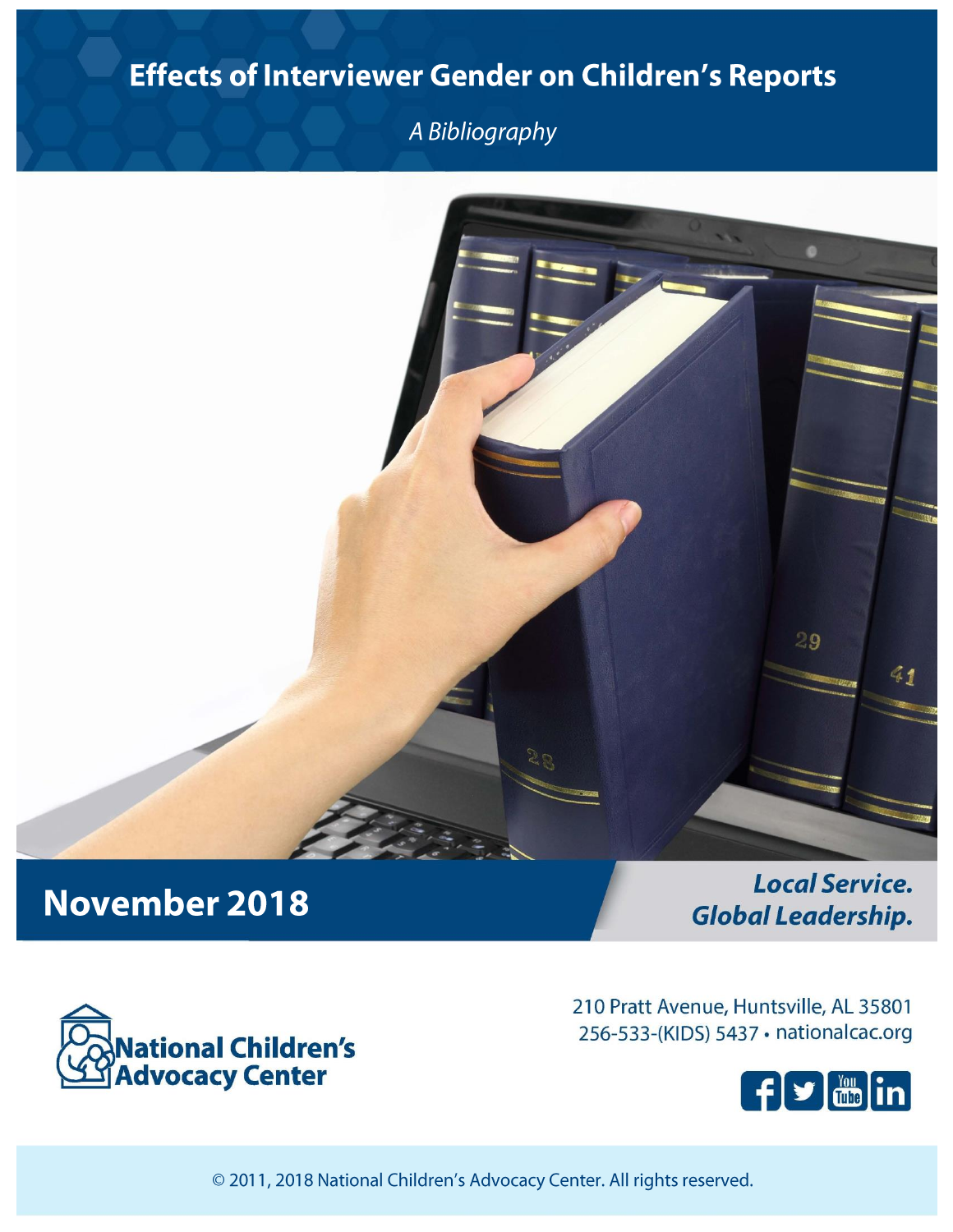© 2011, 2018 National Children's Advocacy Center. All rights reserved.

Preferred citation: National Children's Advocacy Center. (2018). Effects of Interviewer Gender on Children's Reports: A Bibliography. Huntsville, AL: Author.

This project was supported by a grant awarded by the Office of Juvenile Justice and Delinquency Prevention, Office of Justice Programs, U.S. Department of Justice. Points of view or opinions in this document are those of the author and do not necessarily represent the official position or policies of the U.S. Department of Justice.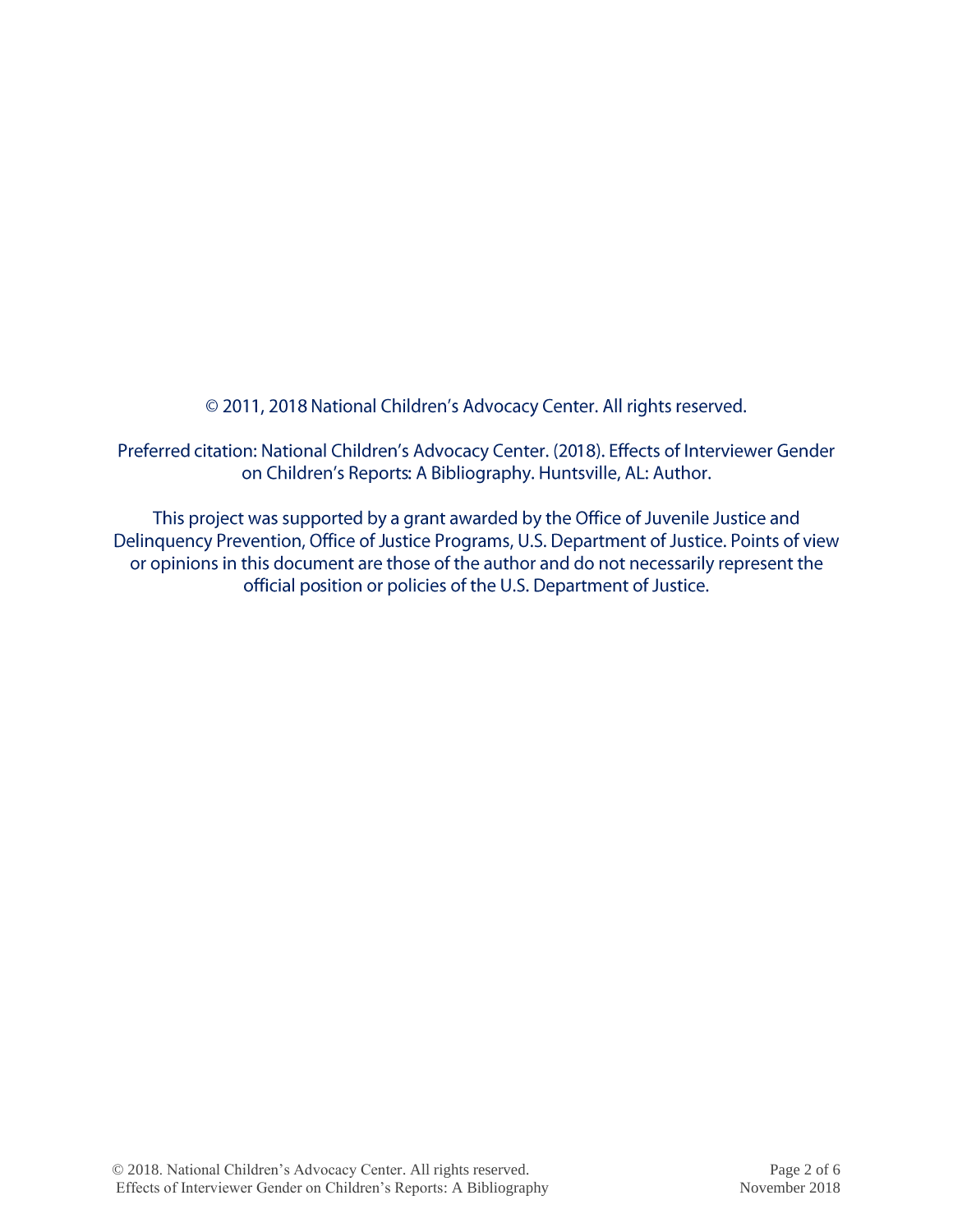### **Scope**

This bibliography covers issues related to the effect of gender of the interviewer on children's reports. This bibliography is not comprehensive.

## **Organization**

This bibliography lists publications in date descending order.

## **Disclaimer**

This bibliography was prepared by the Digital Information Librarian of the National Children's Advocacy Center (NCAC) for the purpose of research and education, and for the convenience of our readers. The NCAC is not responsible for the availability or content of cited resources. The NCAC does not endorse, warrant or guarantee the information, products, or services described or offered by the authors or organizations whose publications are cited in this bibliography. The NCAC does not warrant or assume any legal liability or responsibility for the accuracy, completeness, or usefulness of any information, apparatus, product, or process disclosed in documents cited here. Points of view presented in cited resources are those of the authors, and do not necessarily coincide with those of the National Children's Advocacy Center.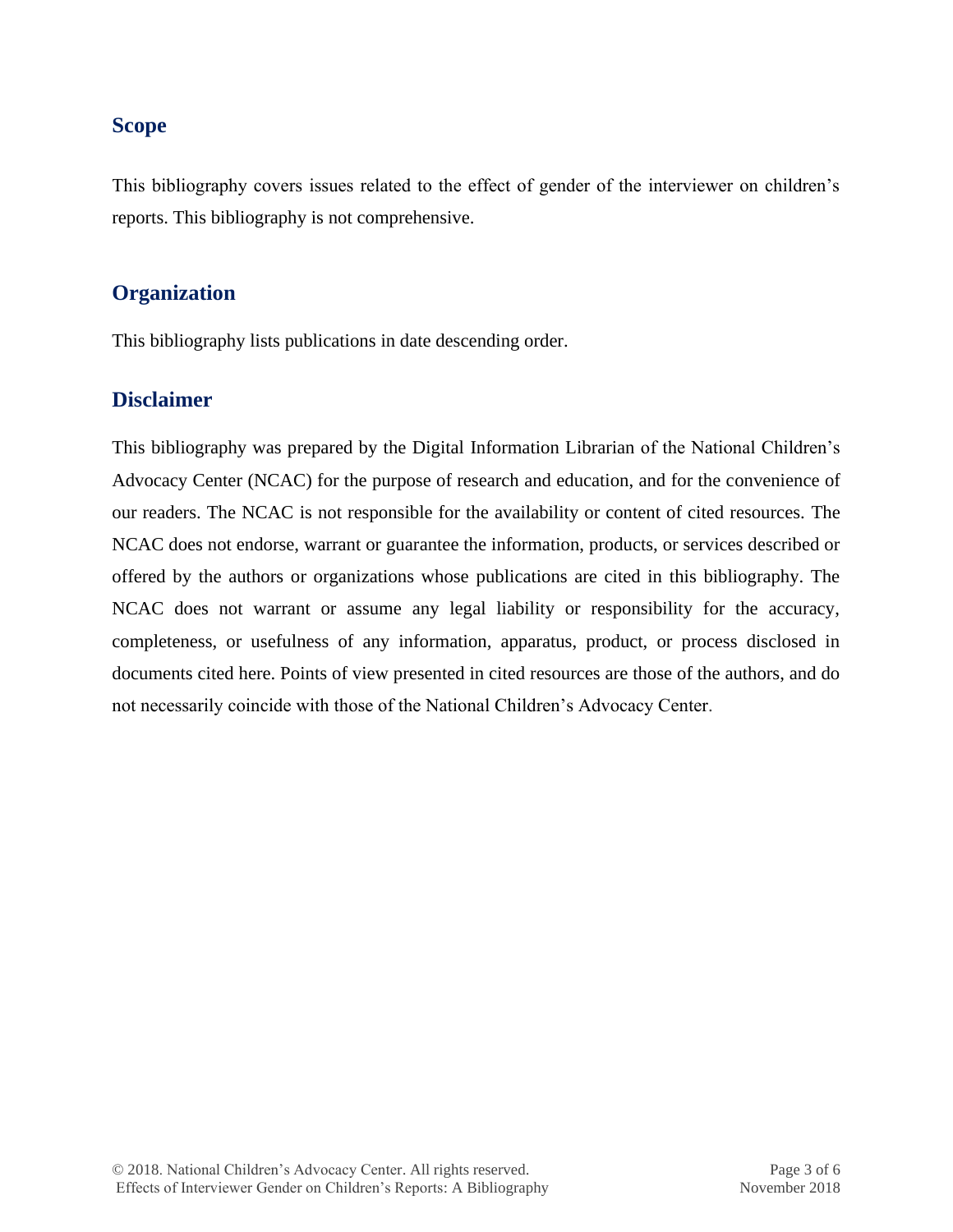## **Effects of Interviewer Gender on Children's Reports**

### **A Bibliography**

Foster, I., Wyman, J., Tong, D., Colwell, K., & Talwar, V. (2018). Does eyewitness and interviewer gender influence children's reports? An experimental analysis of eyewitness and interviewer gender on children's testimony. *Psychiatry, Psychology and Law*. Online ahead of print. DOI: 10.1080/13218719.2018.1507844

This study examines how children's age, gender and interviewer gender affected children's testimony after witnessing a theft. Children ( $N = 127$ , age = 6–11 years) witnessed an experimenter (E1) find money, which he/she may/may not have taken. E1 then asked the children to falsely deny that the theft occurred, falsely accuse E1 of taking the money, or tell the truth when interviewed by a second experimenter. Falsely denying or falsely accusing influenced children's forthcomingness and quality of their testimony. When accusing, boys were significantly more willing than girls to disclose about the theft earlier and without being asked directly. When truthfully accusing, children gave lengthier testimony to same-gendered adults. When denying, children were significantly more willing to disclose the theft earlier to male interviewers than to females. As children aged, they were significantly less likely to lie, more likely to disclose earlier when accusing, and give lengthier and more consistent testimony.

Lamb, M. E., & Garretson, M. E. (2003). The effects of interviewer gender and child gender on the informativeness of alleged child sexual abuse victims in forensic interviews. *Law and Human Behavior, 27*(2), 157-171.

Forensic investigators in 3 countries used either the NICHD structured interview protocol or local standard interview practices to interview 672 alleged victims who ranged in age from 4 to 14 yrs. Analyses of the interviews showed significant effects of gender on both the interviewers' behavior and the amount of information provided by children. Female interviewers asked boys more invitations, as well as absolutely and proportionally more suggestive questions, than they did girls, whereas male interviewers interviewed boys and girls similarly. Children's responses varied depending on their gender and age, the gender of the interviewer, and the type of question asked. Girls of all ages provided more information in response to directive questions posed by female rather than male interviewers whereas boys did not respond differently to male and female interviewers. The oldest girls provided more information in response to option-posing questions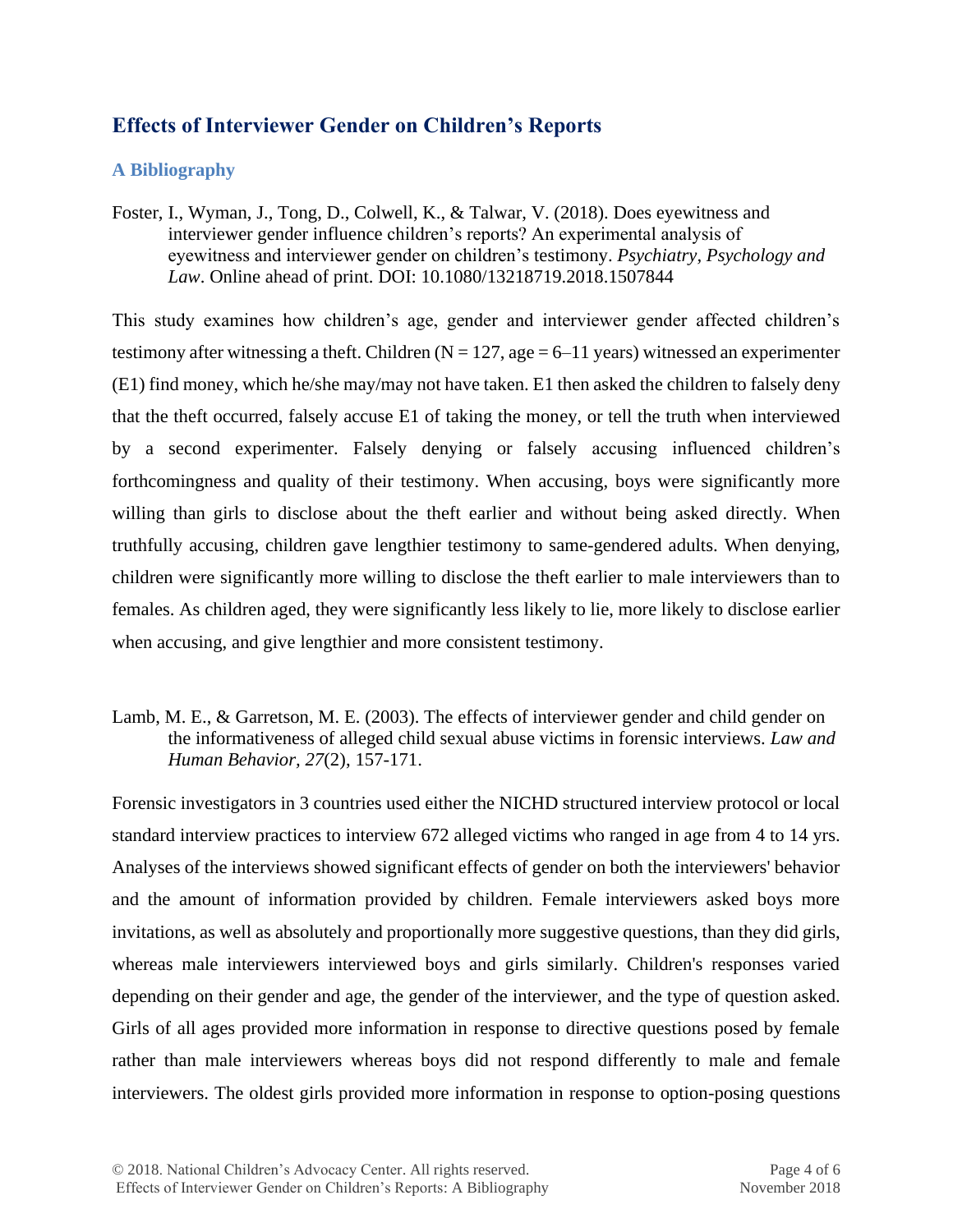posed by male interviewers. More information was provided by the younger children in response to suggestive prompts from interviewers of the opposite gender. The gender-of-interviewer effects were attenuated in protocol-guided interviews.

#### Fry, R. P., Rozewicz, L. M., & Crisp, A. H. (1996). Interviewing for sexual abuse: Reliability and effect of interviewer gender. *Child Abuse & Neglect*, *20*(8), 725-729.

An interview to detect histories of sexual abuse was administered to consecutive attenders at a gynecology clinic on two occasions, on one occasion by a male interviewer and on the other by a female interviewer. Fifty-six subjects were assessed, and at least partial agreement was found in 70% between the two interviews. Approximately one-third of incidents were reported at only one of the interviews, with gender of interviewer making little apparent difference to this. Contrary to expectation, subjects appeared more forthcoming at the first interview. Reasons for this are discussed. Interviews for sexual abuse must be carried out in an appropriate context, and simple routine screening questions may not be appropriate. Selection of interviewers on the basis of gender alone may not be helpful.

### Westcott, H. L. (1995). Children's views on investigative interviews for suspected sexual abuse. *Issues in Criminological & Legal Psychology, 22*, 13-20.

A small qualitative study was undertaken with 14 children and young people, nine girls and five boys (aged 6–18 yrs) who had been interviewed as part of investigations into sexual victimization. They talked about all aspects of their interview and interviewers; most identified both positive and negative experiences. Things that helped children in the interview include an explanation of what will happen, choice about who is present, and choice about the interviewer (e.g., gender). Certain interviewer behaviors also help, such as provision of emotional support, a believing stance, and minimizing stress. Factors that do not appear to help young people include a lack of preparation, evidential requirements dictating the manner in which the interviewees describe their abuse. Unhelpful interviewer responses include the use of age-inappropriate language, a disbelieving stance, and repeated questioning. These findings are discussed in the light of the Criminal Justice